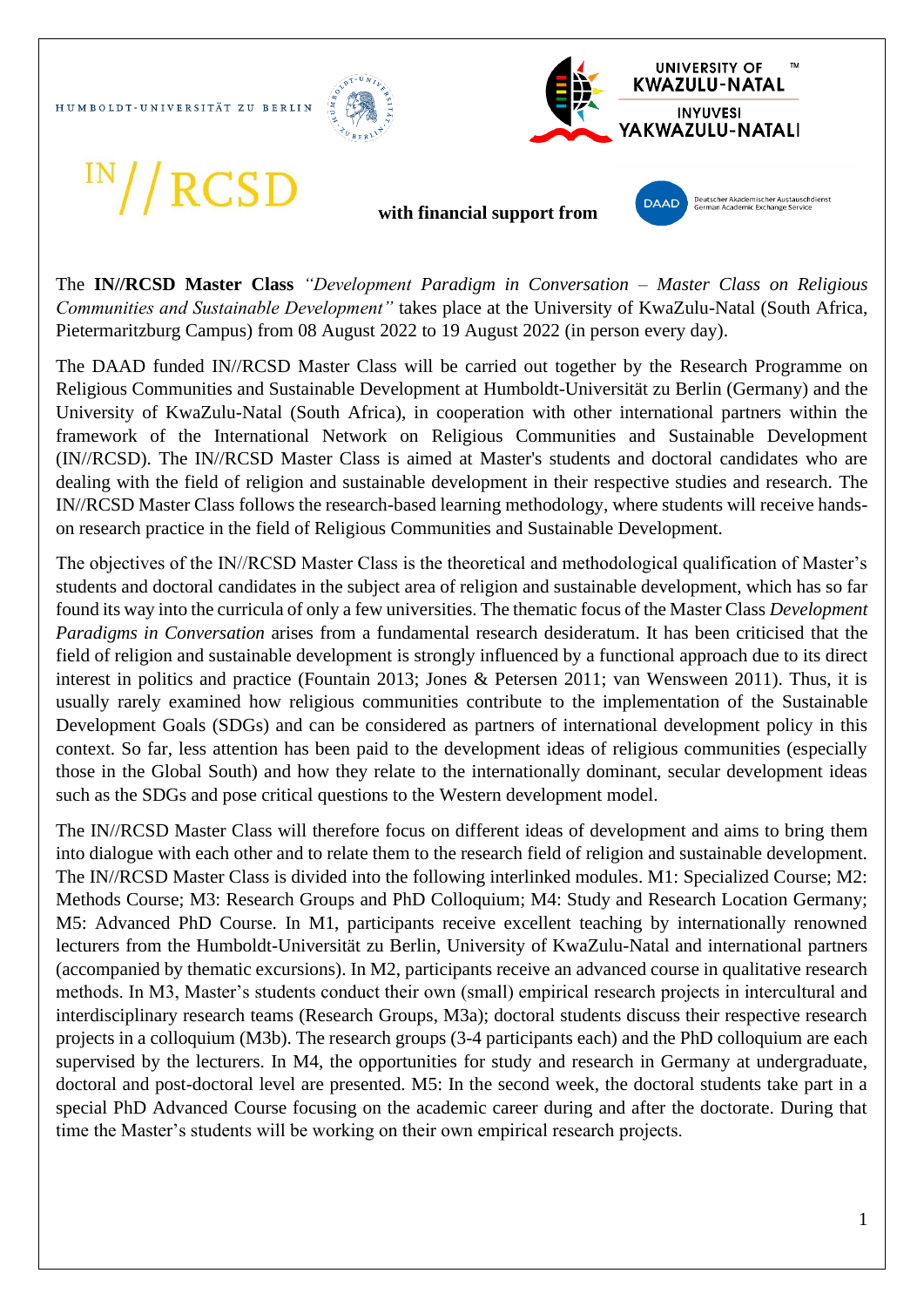## **Preliminary IN//RCSD Master Class Schedule**

|                                         | <b>Time</b>     | <b>Master Class Session</b>                                                                                                                 | Lecturer                                                                                              |
|-----------------------------------------|-----------------|---------------------------------------------------------------------------------------------------------------------------------------------|-------------------------------------------------------------------------------------------------------|
| Day 1:<br><b>Monday</b><br>08/08/2022   |                 | $9.00 - 10.30$ Welcome & Introduction                                                                                                       | Prof. Simangaliso Kumalo,<br>Prof. Maheshvari Naidu and<br>Nora Monzer                                |
|                                         |                 | $11.00 - 12.30$ M1a Lecture: Development from a Theological Perspective<br>13.30 – 15.00 M1a Lecture: Development Paradigms in Conversation | Prof. Simangaliso Kumalo<br>Dr. Philipp Öhlmann                                                       |
|                                         |                 | 15.30 - 16.30 M3 Introducing Research Groups and PhD Colloquium                                                                             | Marie-Luise Frost, Dr. Teddy                                                                          |
|                                         |                 | 18.00 - 19.30 Welcome Dinner                                                                                                                | Sakupapa, Juliane Stork                                                                               |
| Day 2:<br><b>Tuesday</b><br>09/08/2022  | $9.00 - 10.30$  | M1a Policy and Practice Lecture: Development from the Perspective<br>of German Development Policy                                           | tbc                                                                                                   |
|                                         |                 | 11.00 – 12.30 $\frac{\text{M2} \text{ Research Methods I:}\n}$ Interview Questions and Conducting<br>Interviews                             | Marie-Luise Frost and Juliane<br><b>Stork</b>                                                         |
|                                         |                 | 13.30 - 16.30 M1b Excursion to Dalton Bridge Community Project                                                                              |                                                                                                       |
| Day $3:$<br>10/08/2022                  |                 | <b>Wednesday</b> $9.00 - 10.30$ <b>M1a Lecture:</b> tbc                                                                                     | tbc                                                                                                   |
|                                         |                 | 11.00 - 12.30 M2 Research Methods II: Theoretical Research                                                                                  | tbc                                                                                                   |
|                                         |                 | 13.30 - 15.00 M2 Research Methods III: Analytical Processing of Field Notes<br><b>M3a Research Groups (MAs)</b>                             | the<br>Marie-Luise Frost, Dr. Teddy<br>Sakupapa, Juliane Stork                                        |
|                                         | $15.30 - 16.30$ | <b>M3b PhD Colloquium</b>                                                                                                                   | Dr. Teddy Sakupapa                                                                                    |
|                                         | $18.00 - 19.30$ | <b>M3b Late Night Poster Session</b><br>PhDs present ("pitch") their research to the entire group                                           | Dr. Teddy Sakupapa                                                                                    |
| Day 4:<br><b>Thursday</b><br>11/08/2022 | $9.00 - 10.30$  | M1 Seminar: SDG 16 and the Middle East - New Testament<br>Perspectives                                                                      | Dr. Ekkardt Sonntag                                                                                   |
|                                         |                 | 11.00 - 12.30 M2 Research Methods IV: Ethnography                                                                                           | Prof. Maheshvari Naidu                                                                                |
|                                         | $13.30 - 15.00$ | M1a Lecture: Understanding Religious Communities through the Lens<br>of Sense-making                                                        | Prof. Maheshvari Naidu                                                                                |
|                                         | $15.30 - 16.30$ | <b>M3a Research Group (MAs)</b>                                                                                                             | Marie-Luise Frost, Juliane<br><b>Stork</b>                                                            |
|                                         |                 | <b>M3b PhD Colloquium</b>                                                                                                                   | Dr. Teddy Sakupapa                                                                                    |
| Day 5:<br>Friday<br>12/08/2022          | $9.00 - 10.30$  | M1a Seminar: Religion and Development Research in the Era of<br>Decolonisation                                                              | Dr. Teddy Sakupapa                                                                                    |
|                                         |                 | 11.00 - 12.30 M2 Research Methods V: Feminist Ethnographies                                                                                 | Prof. Maheshvari Naidu                                                                                |
|                                         | $13.30 - 16.30$ | <b>M3 Research Groups' Proposal Presentation: Research</b><br>Groups (MAs) present their research ideas to whole group                      | Marie-Luise Frost, Juliane<br><b>Stork</b>                                                            |
|                                         | $18.00 - 19.30$ | M4 Intl. Office Evening: Humboldt-Universität zu Berlin in the<br>context of the German academic landscape (with Q&A)                       | tbc                                                                                                   |
| Day 6:                                  |                 | M3a: Research Day: Research Groups conduct their empirical projects                                                                         |                                                                                                       |
| <b>Saturday</b><br>13/08/2022           | $9.00 - 16.30$  | M5: Preparation day: PhDs prepare readings for PhD Advanced Course                                                                          |                                                                                                       |
| <b>Day 7:</b>                           | $9.00 - 12.30$  | <b>M1b Visits to Religious Communities</b>                                                                                                  |                                                                                                       |
| <b>Sunday</b><br>14/08/2022             |                 | 13.30 – 15.00 M3a: Research Groups continue their empirical research<br>$16.00 - 19.30$ Social Evening                                      |                                                                                                       |
| Day 8:<br><b>Monday</b><br>15/08/2022   |                 | 9.00 – 10.30 M1b World Café: Evaluation of the Visits to Religious Communities                                                              | Marie-Luise Frost, Prof.<br>Simangaliso Kumalo, Prof.<br>Maheshvari Naidu and Juliane<br><b>Stork</b> |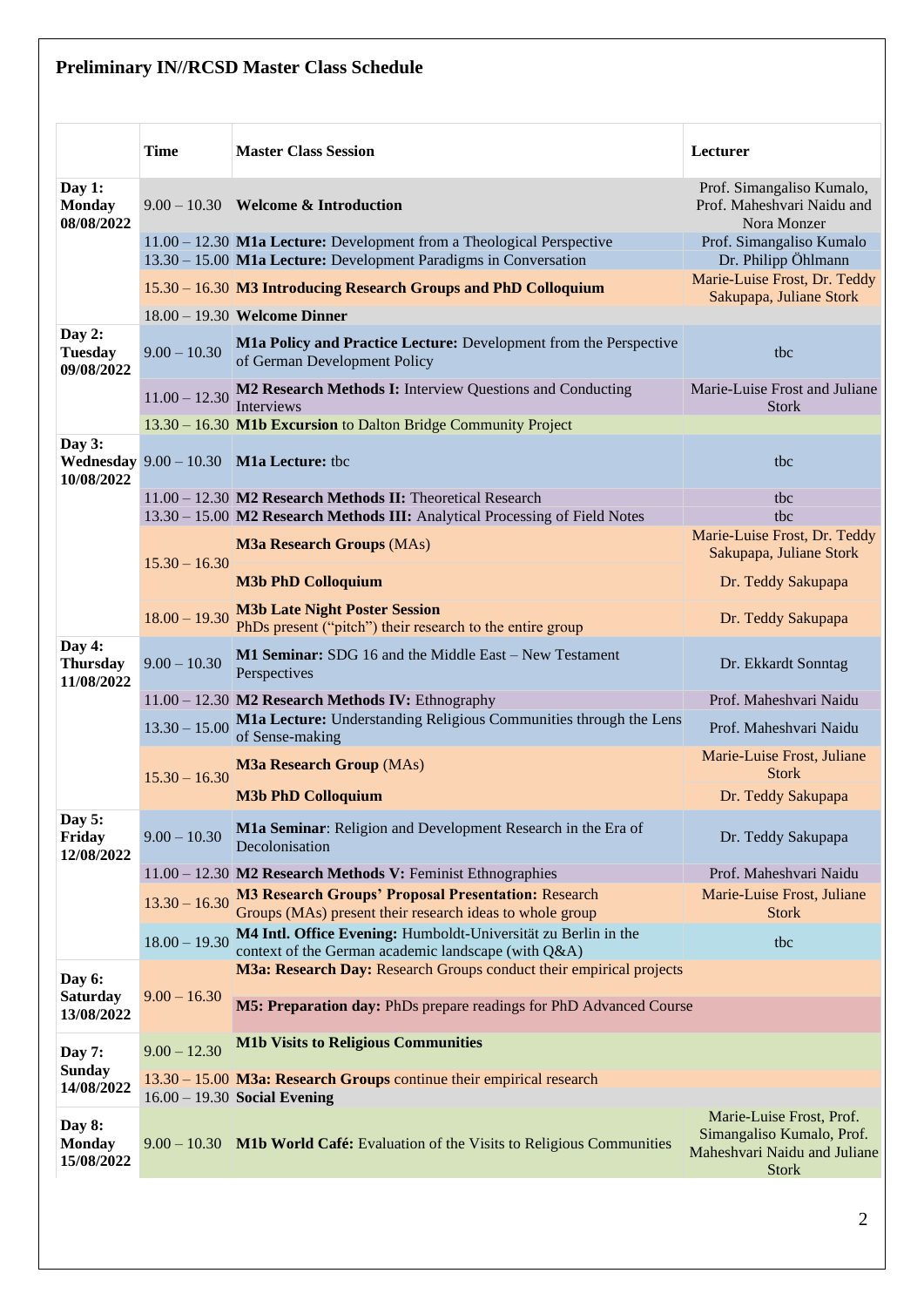|                                          | $11.00 - 12.30$                    | M1a Lecture: The Interface between Christianity and Development<br>during the Early Days of the Missionaries in SA: The Case of JL Dube | Prof. Simangaliso Kumalo                                |
|------------------------------------------|------------------------------------|-----------------------------------------------------------------------------------------------------------------------------------------|---------------------------------------------------------|
|                                          | $13.30 - 15.00$                    | M1a Seminar: Religious Education - A Neglected Dimension in<br>Current Debates and Policies on Development Education                    | Prof. Henrik Simojoki                                   |
|                                          | $15.30 - 16.30$                    | <b>M3a Research Group</b>                                                                                                               | Marie-Luise Frost, Juliane<br><b>Stork</b>              |
|                                          |                                    | <b>M3b PhD Colloquium</b><br><b>M3a Research &amp; Consultation Possibility</b>                                                         | Dr. Teddy Sakupapa<br>Marie-Luise Frost                 |
|                                          |                                    | 9.00 - 10.30 M5 PhD Advanced Course: Academic Networking - Online and<br>Offline                                                        | Dr. Philipp Öhlmann                                     |
| Day 9:<br><b>Tuesday</b><br>16/08/2022   |                                    | M3a Write-up & Consultation possibility                                                                                                 | <b>Juliane Stork</b>                                    |
|                                          |                                    | $11.00 - 12.30$ M5 PhD Advanced Course: Where/How to Publish on Religion and<br>Development?                                            | Prof. Ignatius Swart                                    |
|                                          |                                    | M3a Write-up & Consultation possibility                                                                                                 | <b>Marie-Luise Frost</b>                                |
|                                          | $13.30 - 15.00$<br>$15.30 - 16.30$ | M5 PhD Advanced Course: Post-PhD Possibilities in Germany                                                                               | Dr. Philipp Öhlmann and Prof.<br><b>Ignatius Swart</b>  |
|                                          |                                    | <b>M3a Research Group</b>                                                                                                               | Marie-Luise Frost, Juliane<br><b>Stork</b>              |
|                                          |                                    | <b>M3b PhD Colloquium</b>                                                                                                               | Dr. Teddy Sakupapa                                      |
| Day 10:<br>Wednesday<br>17/08/2022       | $18.00 - 19.30$                    | Optional: Visit to Mahatma Ghandi's House (Phoenix Settlement, Inanda Valley)                                                           |                                                         |
|                                          | $9.00 - 10.30$                     | M1a Lecture: Theology and/of Development: Where and How Does it<br>Fit into the Religion and Development Framework?                     | Prof. Ignatius Swart                                    |
|                                          | $11.00 - 15.00$                    | M3a Write-up & Consultation possibility                                                                                                 | Marie-Luise Frost                                       |
|                                          | $15.30 - 16.30$                    | M5 PhD Advanced Course: Workshop on Research Ethics                                                                                     | Prof. Maheshvari Naidu                                  |
|                                          |                                    | <b>M3a Research Group</b>                                                                                                               | Marie-Luise Frost, Juliane<br><b>Stork</b>              |
|                                          |                                    | <b>M3b PhD Colloquium</b>                                                                                                               | Dr. Teddy<br>Sakupapa                                   |
| Day 11:<br><b>Thursday</b><br>18/08/2022 | $9.00 - 15.00$                     | <b>Presentation of Research Results to the whole Group and</b><br><b>Reflection on Research Process</b>                                 | Marie-Luise Frost, Dr. Teddy<br>Sakupapa, Juliane Stork |
|                                          | $9.00 - 10.30$                     | M4 DAAD Possibilities of Studying and Doing Research in<br><b>Germany</b>                                                               | tbc                                                     |
| Day 12:<br>Friday<br>19/08/2022          | $11.00 - 12.30$                    | M4 Introduction of the IN//RCSD and Cooperation Possibilities<br>within the Network                                                     | Dr. Philipp Öhlmann                                     |
|                                          |                                    | 13.30 - 15.00 Final Discussion, Evaluation, Feedback                                                                                    | Nora Monzer                                             |
|                                          |                                    | $18.00 - 19.30$ Farewell Dinner                                                                                                         |                                                         |